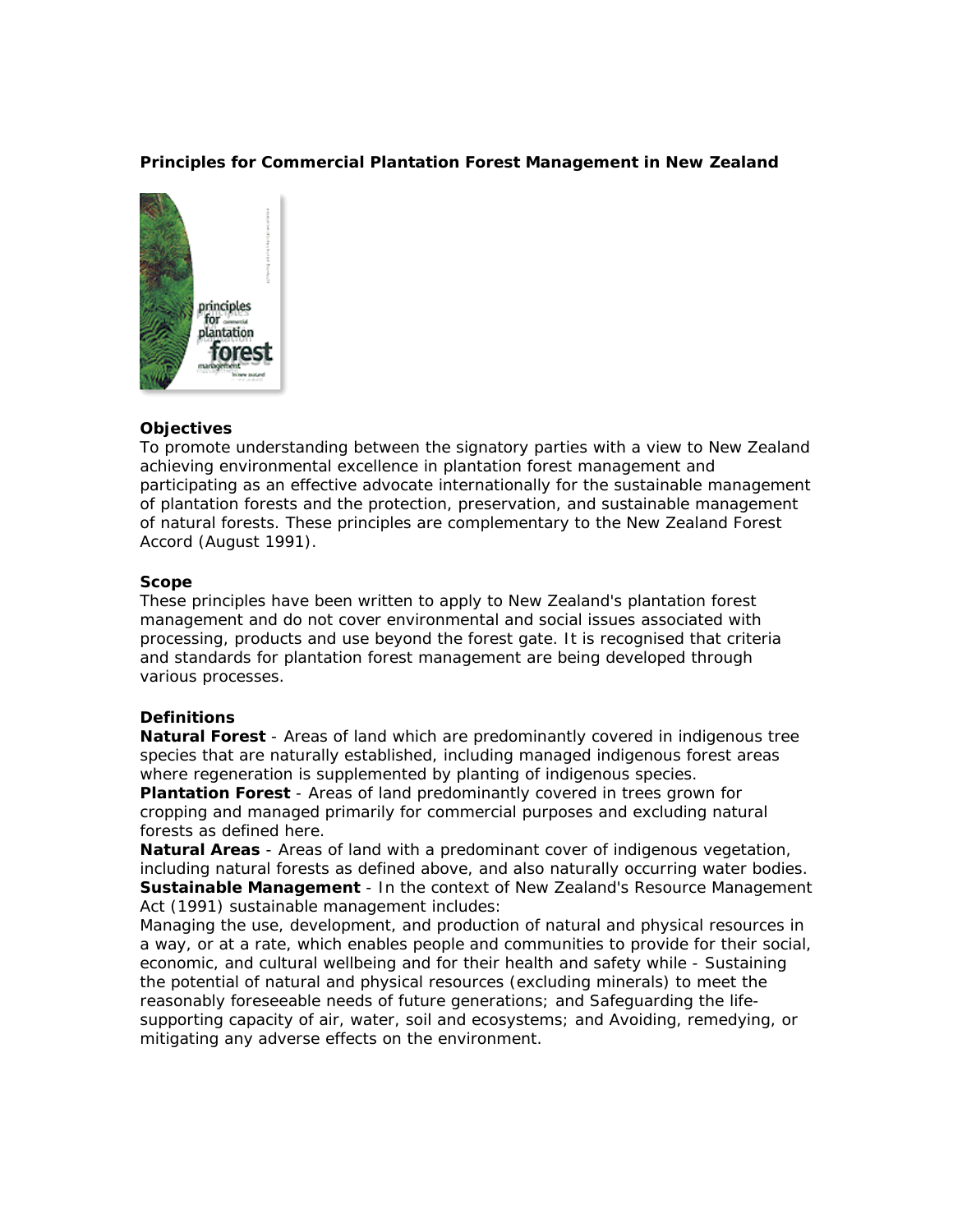## **New Zealand Forest Accord**

The objectives of the New Zealand Forest Accord form the basis for these Principles. These objectives are:

- to define those areas where it is inappropriate to establish plantation forestry
- to recognise the important heritage values of New Zealand's remaining natural indigenous forests and the need for their protection and conservation
- to acknowledge that the existing area of natural indigenous forest in New Zealand should be maintained and enhanced
- to recognise that commercial plantation forests of either introduced or indigenous species are an essential source of perpetually renewable fibre and energy, offering an alternative to the depletion of natural forests
- to acknowledge the mutual benefits emanating from an accord between New Zealand commercial forestry enterprises and conservation groups and the example that this unique accord can provide for the international community.

# **Global Consensus on Sustainable Forest Management**

The parties recognise that the process of inter-governmental consensus building on sustainable forestry management is ongoing under the aegis of the United Nations and that non-governmental organisations continue to work towards complementary goals. These Principles represent a New Zealand response with regard to commercial plantation forests.

# **Principles For Plantation Forest Management**

The parties agree that:

- the inter-dependence of ecological, economic and social sustainability must be recognised;
- efficient and effective monitoring is required in the implementation of these Principles;
- in the implementation of sustainable land management, rural land users should be treated equitably, based on the environmental effects of their activities;
- management practices must meet or improve on all statutory requirements and accepted best practices.
- Ecological Principles

Recognising the need for operational flexibility, forest management activities shall be carried out in accordance with the following principles:

- o Indigenous Biodiversity
- o The parties agree that the protection of New Zealand's indigenous biodiversity and, where appropriate, its restoration, are important objectives.
- o Indigenous biodiversity will be protected primarily in natural areas.
- o The protection of indigenous biodiversity in plantation forests is not the primary objective but should be recognised and provided for where appropriate.
- o Where threatened species are known to occur within plantation forests and their presence is considered significant by the Department of Conservation, plantation managers shall consult with the Department of Conservation on management practices with the objective of conserving the population.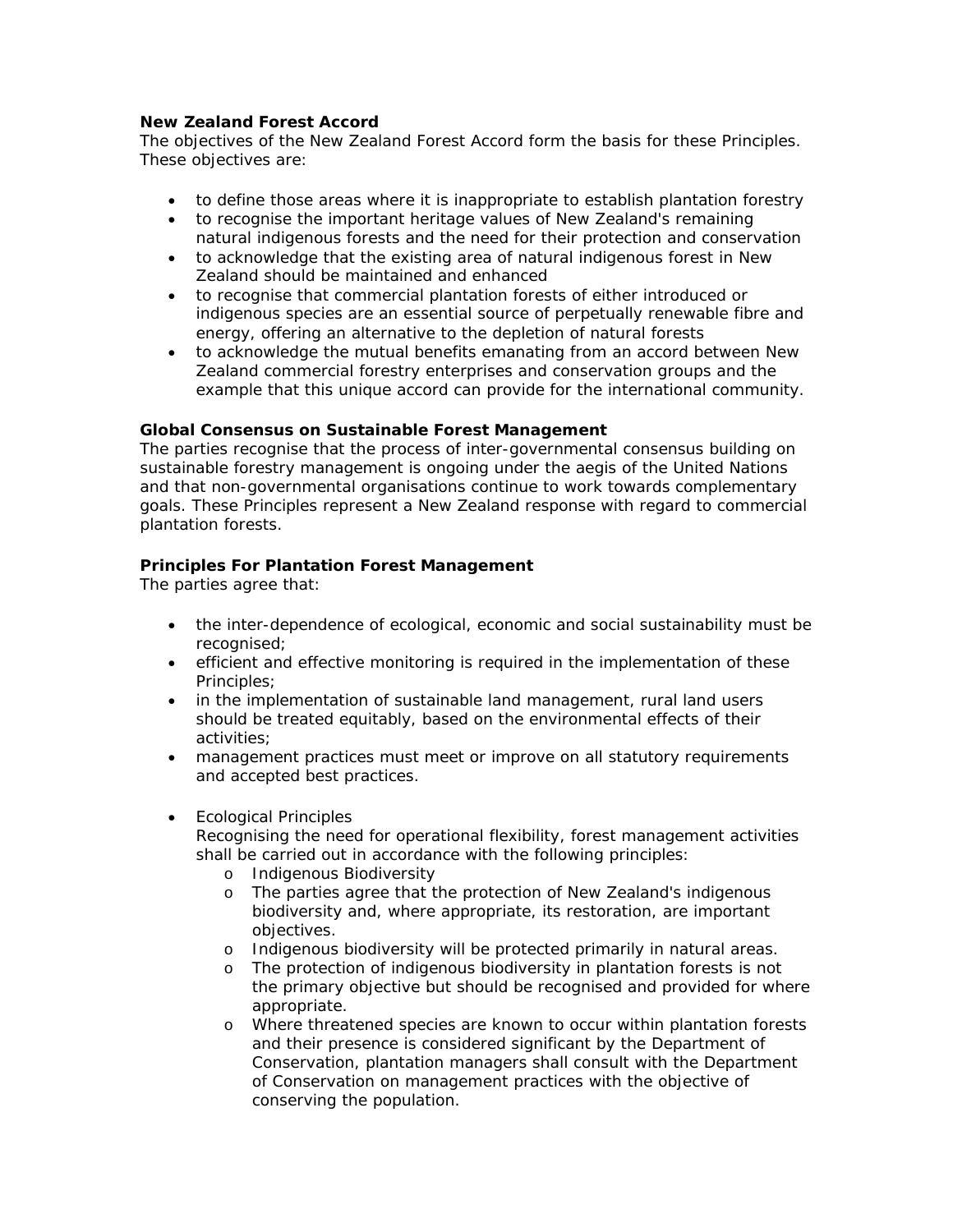- o Plantation forests shall not replace natural forest and other natural areas, as agreed under the instruments of the New Zealand Forest Accord.
- o Plantation managers shall take all practical steps to protect indigenous vegetation along the margins of water bodies where appropriate.
- o Plantation managers shall recognise, and where appropriate, facilitate the restoration of depleted indigenous habitat on critical areas under their management.
- o Plantation managers shall take all practical steps to safeguard designated reserved natural areas within or adjoining plantation forest boundaries from any adverse effects of forest operations.
- o The spread of wilding trees into natural areas is a matter of national concern. Plantation managers acknowledge their responsibility to prevent, to the best of their ability the spread of wilding trees from within their plantation forest boundaries, while recognising the property rights of adjacent land owners.
- Air, Water, Soil and Ecosystems Plantation management shall safeguard the life-supporting capacity of soil, water, and air.

Plantation managers shall maintain or enhance soil quality and minimise soil erosion for the purpose of maintaining site productivity and water quality.

Forestry operations shall be conducted in a manner that safeguards stream margins and water bodies with the objective of achieving healthy aquatic ecosystems.

Any applications of agrichemicals, including fertiliser, will be undertaken in a manner to avoid adverse environmental effects.

#### Resource, Energy, and Waste Management

Plantation managers will, to the best of their ability, conduct forestry operations in an energy and resource efficient manner, minimising and disposing of waste in an environmentally acceptable way.

• Agrichemicals, Biological Control, Pests Animal and plant pests can substantially reduce crop productivity and therefore should be controlled. Plantations can also harbour weeds and other pests that can spread to nearby natural areas.

The application of agrichemicals should be conducted according to the New Zealand Agrichemical Users Code of Practice and minimised to levels essential for ensuring a commercially viable crop without causing adverse environmental effects.

An integrated management approach to pest control will be adopted recognising that pest problems can be minimised by appropriate management regimes.

Pest control methods should have minimal and environmentally acceptable impacts on non-target species.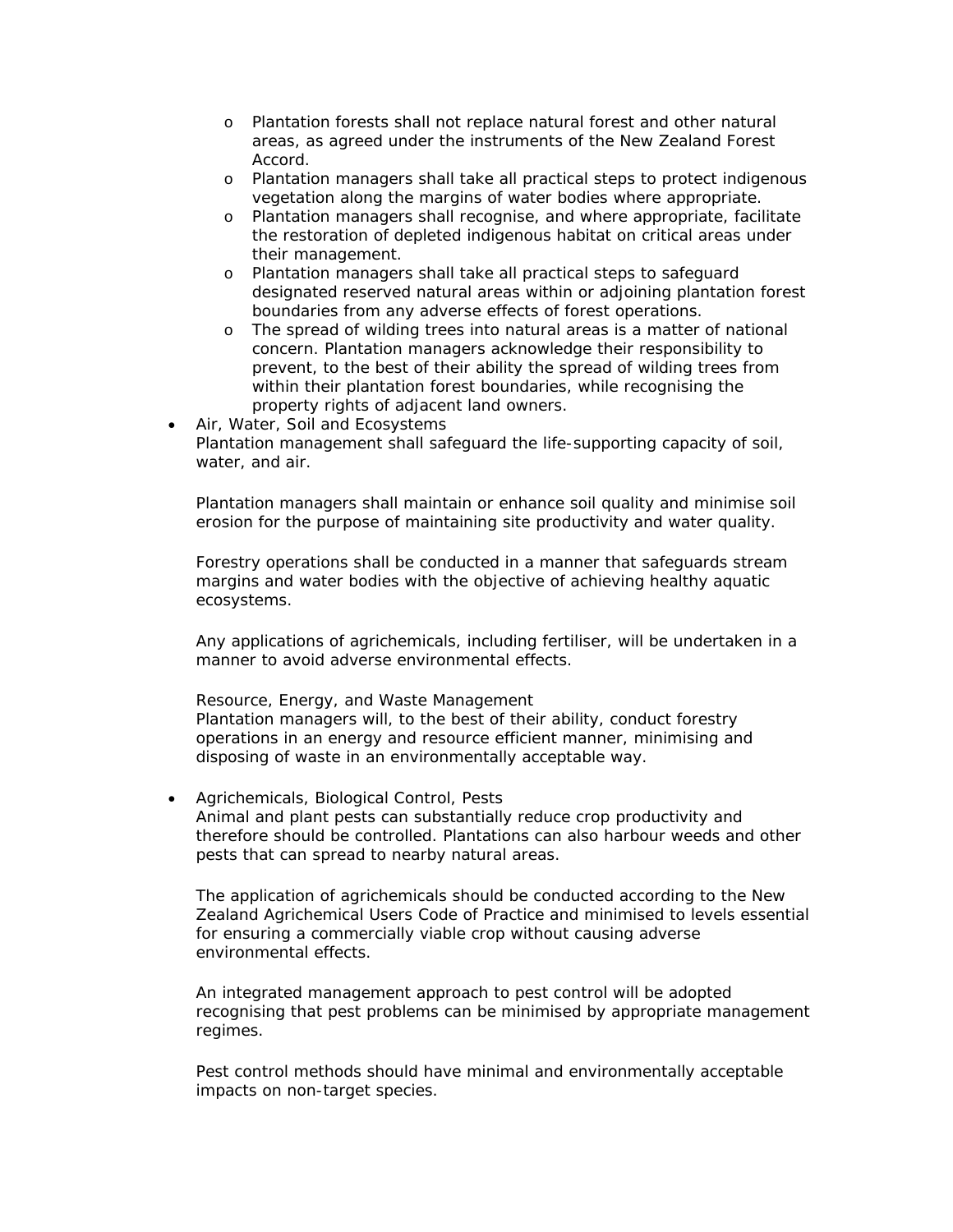Biological control agents and the introduction of other new organisms are limited to those that have been screened for non-target impacts and a precautionary approach taken with respect to potential adverse environmental effects.

- Social
	- o Public Access

Access to some plantation forests for recreation is important to the general public.

Plantation managers should provide for responsible public access to forests where appropriate.

o Tenure and Use Rights Secure tenure and use rights to land and forest resources are important to provide investor confidence in plantation forestry.

Long-term tenure and use rights to the land and forest resources shall be clearly defined, documented and legally established.

o Landscape, Aesthetics, Recreation and Cultural Heritage New Zealand contains many distinctive natural landscapes that are important for public use, appreciation and identity.

Landscape, amenity and recreation values should be considered and, where appropriate, provided for in the planning and management of plantation forests.

Plantation management will provide for the protection of discrete sites of important cultural and historical significance on the recommendation of a recognised authority.

o Community Consultation

Community consultation is an important component of responsible forest management.

Plantation managers should consult on management operations that impact on significant public use, environmental, and amenity values of plantation forests and neighbouring areas.

o Social Effects

Plantation management provides both social benefits and costs to communities and society.

Plantation managers shall protect the health and safety of their people and the public through meeting statutory requirements and using codes of practice.